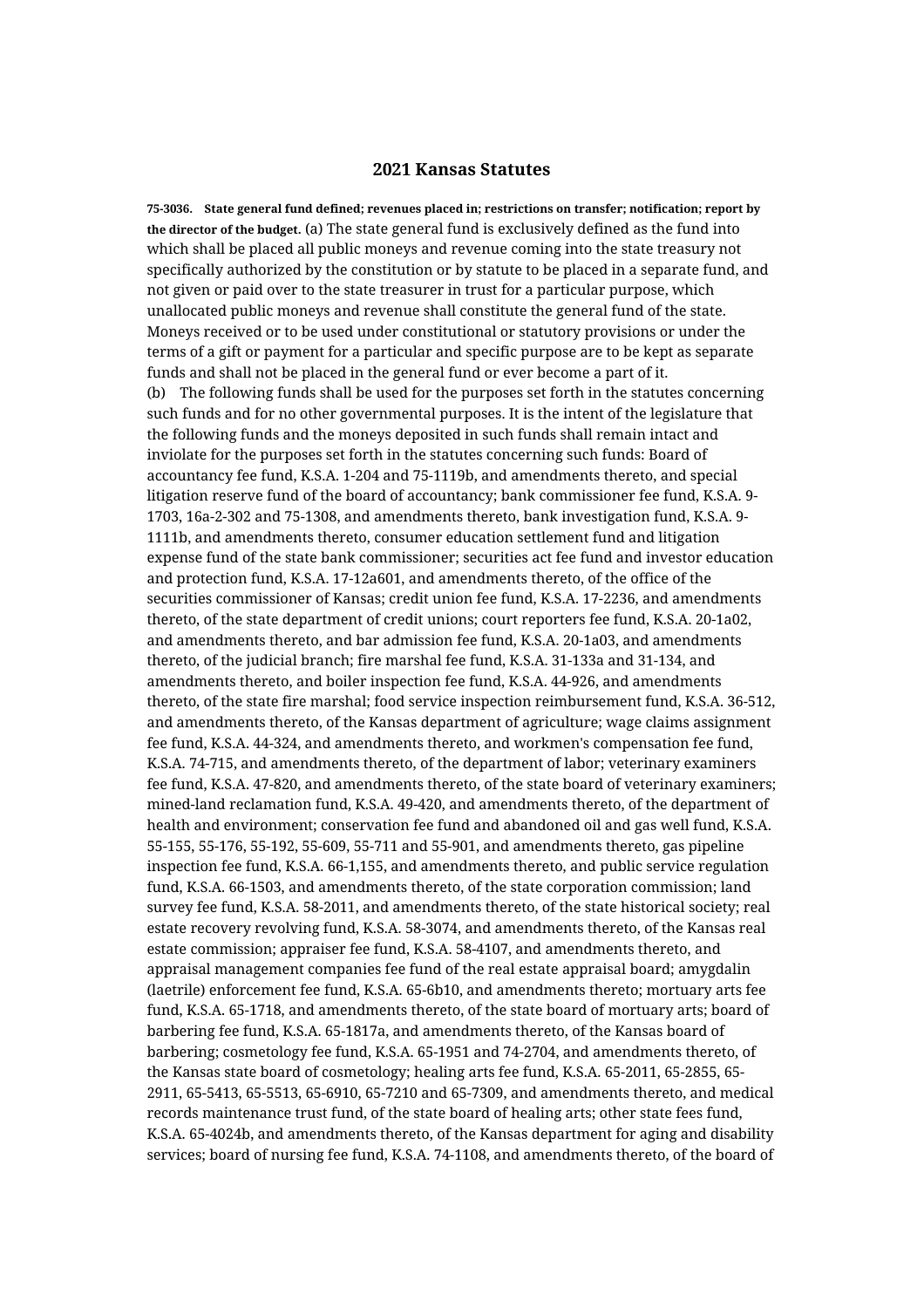nursing; dental board fee fund, K.S.A. 74-1405, and amendments thereto, and special litigation reserve fund, of the Kansas dental board; optometry fee fund, K.S.A. 74-1503, and amendments thereto, and optometry litigation fund, of the board of examiners in optometry; state board of pharmacy fee fund, K.S.A. 74-1609, and amendments thereto, and state board of pharmacy litigation fund, of the state board of pharmacy; abstracters' fee fund, K.S.A. 74-3903, and amendments thereto, of the abstracters' board of examiners; athletic fee fund, K.S.A. 74-50,188, and amendments thereto, of the department of commerce; hearing instrument board fee fund, K.S.A. 74-5805, and amendments thereto, and hearing instrument litigation fund of the Kansas board of examiners in fitting and dispensing of hearing instruments; commission on disability concerns fee fund, K.S.A. 74- 6708, and amendments thereto, of the governor's department; technical professions fee fund, K.S.A. 74-7009, and amendments thereto, and special litigation reserve fund of the state board of technical professions; behavioral sciences regulatory board fee fund, K.S.A. 74-7506, and amendments thereto, of the behavioral sciences regulatory board; governmental ethics commission fee fund, K.S.A. 25-4119e, and amendments thereto, of the governmental ethics commission; emergency medical services board operating fund, K.S.A. 75-1514, and amendments thereto, of the emergency medical services board; fire service training program fund, K.S.A. 75-1514, and amendments thereto, of the university of Kansas; uniform commercial code fee fund, K.S.A. 75-448, and amendments thereto, of the secretary of state; prairie spirit rails-to-trails fee fund of the Kansas department of wildlife, parks and tourism; water marketing fund, K.S.A. 82a-1315c, and amendments thereto, of the Kansas water office; insurance department service regulation fund, K.S.A. 40-112, and amendments thereto, of the insurance department; state fair special cash fund, K.S.A. 2-220, and amendments thereto, of the state fair board; scrap metal theft reduction fee fund, K.S.A. 2021 Supp. 50-6,109a, and amendments thereto; and any other fund in which fees are deposited for licensing, regulating or certifying a person, profession, commodity or product. (c) If moneys received pursuant to statutory provisions for a specific purpose by a fee agency are proposed to be transferred to the state general fund or a special revenue fund to be expended for general government services and purposes in the governor's budget report submitted pursuant to K.S.A. 75-3721, and amendments thereto, or any introduced house or senate bill, the person or business entity who paid such moneys within the preceding 24 month period shall be notified by the fee agency within 30 days of such submission or introduction:

(1) By electronic means, if the fee agency has an electronic address on record for such person or business entity. If no such electronic address is available, the fee agency shall send written notice by first class mail; or

(2) any agency that receives fees from a tax, fee, charge or levy paid to the commissioner of insurance shall post the notification required by this subsection on such agency's website. (d) Any such moneys that are wrongfully or by mistake placed in the general fund shall constitute a proper charge against such general fund. All legislative appropriations which do not designate a specific fund from which they are to be paid shall be considered to be proper charges against the general fund of the state. All revenues received by the state of Kansas or any department, board, commission, or institution of the state of Kansas, and required to be paid into the state treasury shall be placed in and become a part of the state general fund, except as otherwise provided by law.

(e) The provisions of this section shall not apply to the 10% credited to the state general fund to reimburse the state general fund for accounting, auditing, budgeting, legal, payroll, personnel and purchasing services, and any and all other state governmental services, as provided in K.S.A. 75-3170a, and amendments thereto.

(f) Beginning on January 8, 2018, the director of the budget shall prepare a report listing